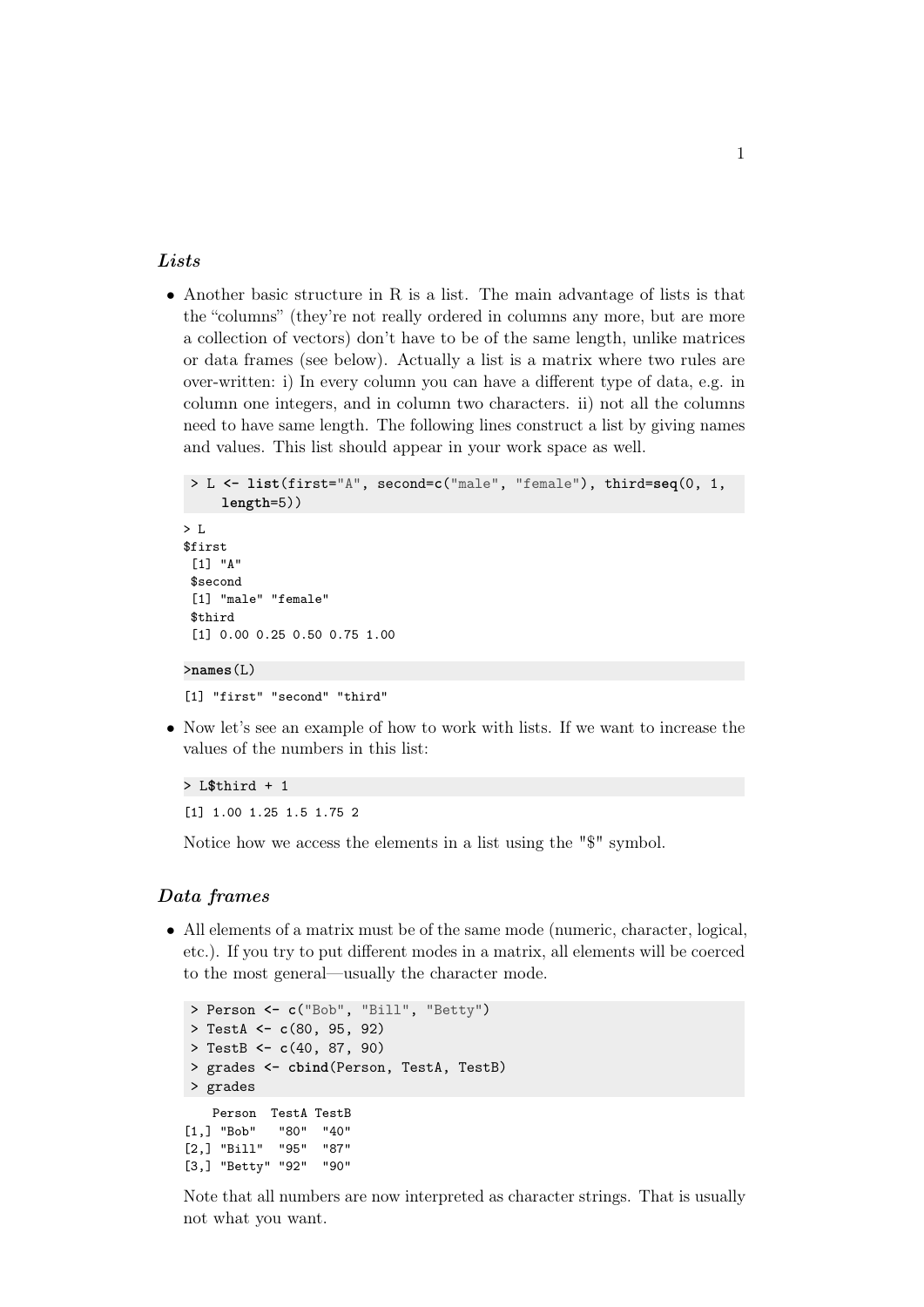• The solution to this problem is another complex object called a *data frame*. The data frame views rows as cases and columns as variables. All elements in a column must be of the same mode, but different columns may be of different modes.

```
# Create a data frame from vectors:> grades.df <- data.frame(Person, TestA, TestB)
> grades.df
 Person TestA TestB
1 Bob 80 40
```
• Note that the columns of data frames have *names*. These can be used to extract values from the data frame.

```
> grades.df$TestB
[1] 40 87 90
> grades.df$Person[2]
[1] Bill
```
2 Bill 95 87 3 Betty 92 90

Levels: Betty Bill Bob

You can change the names of the columns:

```
> colnames(grades.df) <- c("Name", "Test1", "Test2")
> grades.df
  Name Test1 Test2
1 Bob 80 40
2 Bill 95 87
3 Betty 92 90
```
• The function str() returns the structure of any R object.

 $#$  Name is a factor with 3 levels, Test1 and Test2 are numerical vectors. > str(grades.**df**)

```
'data.frame': 3 obs. of 3 variables:
$ Name : Factor w/ 3 levels "Betty","Bill",..: 3 2 1
$ Test1: num 80 95 92
$ Test2: num 40 87 90
```
The matrix created with **cbind**() has a different structure: all data are converted to character type.

```
\triangleright str(grades) # structure of the matrix created with cbind.
chr [1:3, 1:3] "Bob" "Bill" "Betty" "80" ...
- attr(*, "dimnames")=List of 2
  ..$ : NULL
  ..$ : chr [1:3] "Person" "TestA" "TestB"
```
• Within RStudio, you can also view data frames as follows:

```
> View(grades.df)
```
Try it!

```
2
```